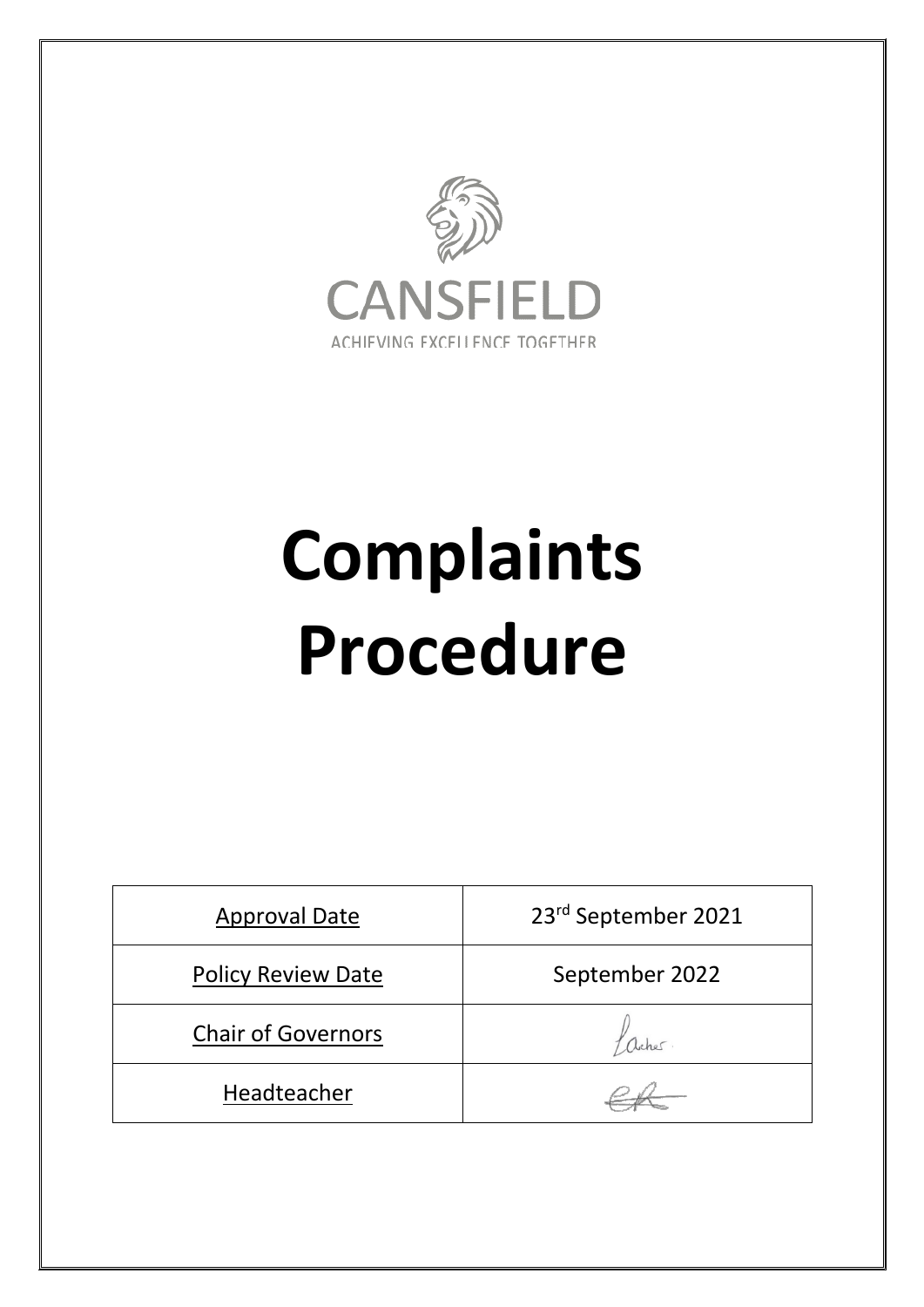# **1. Purpose of the Complaints Procedure**

This procedure aims to reassure parents and others with an interest in Cansfield that:

- any complaint against Cansfield will be dealt with in a fair, open and responsive way, with the aim of achieving a speedy and satisfactory resolution; and
- Cansfield recognises that a willingness to listen to comments and criticism and to respond positively, can lead to improvements in school practices and provision for pupils.

#### **2. Scope of the Procedure**

The procedure takes account of the *Best Practice Advice for School Complaints Procedures* (2021).

Complainants may be anyone with an interest in the work of the school e.g. parents, carers, guardians, grandparents, neighbours. However, it is expected that it will be mainly parents or guardians who will make use of this procedure. The term 'parent' is therefore used throughout the procedure as a generic term but the procedure also applies in relation to any other type of complainant.

A complaint is defined as a clear statement of dissatisfaction about any specified aspect of the school's work.

This procedure covers all complaints about the provision of facilities or services that a school provides with the exceptions listed below, for which there are separate (statutory) procedures:

| <b>Exceptions</b>                                                                                         | Who to contact                                                                                                                                                                                                                                                                                                                                                                                                                                                                        |
|-----------------------------------------------------------------------------------------------------------|---------------------------------------------------------------------------------------------------------------------------------------------------------------------------------------------------------------------------------------------------------------------------------------------------------------------------------------------------------------------------------------------------------------------------------------------------------------------------------------|
| Admissions to schools                                                                                     | Concerns should be raised directly with local authority: LA Admissions Team 01942<br>489013                                                                                                                                                                                                                                                                                                                                                                                           |
| Statutory assessments of<br>Special Educational Needs<br>and Disability                                   | Concerns should be raised directly with local authority: LA SEND Team - 01942 486136                                                                                                                                                                                                                                                                                                                                                                                                  |
| School reorganisation<br>proposals                                                                        | School re-organisation - contact details will be stated in any re-organisation proposal<br>consultation document.                                                                                                                                                                                                                                                                                                                                                                     |
| Safeguarding                                                                                              | Schools have a duty to safeguard and promote the welfare of their pupils under section<br>175 of the Education Act 2002. It is not for the school to investigate or make a<br>judgment about possible abuse or neglect, but they must refer any concerns they may<br>have to the appropriate organisation. Further information on safeguarding referrals can<br>be found at: http://www.wigan.gov.uk/Services/HealthSocialCare/ChildProtection/<br>WSCB/ProfessionalReferralForm.htm. |
| Allegations of professional<br>abuse                                                                      | Allegations of abuse or inappropriate conduct, or concern, regarding a member of<br>school staff must be reported to the Headteacher immediately. Allegations of abuse<br>against the Headteacher must be reported to the Chair of Governors immediately.<br>Further information about managing allegations of professional abuse can be found at<br>https://www.wigan.gov.uk/WSCB/Professionals/LADO.aspx                                                                            |
| Staff grievances and<br>disciplinary procedures                                                           | These matters will be dealt with through the school's internal disciplinary or grievance<br>procedures. Complainants will not be informed of the outcome of any investigation.                                                                                                                                                                                                                                                                                                        |
| Exclusion of children from<br>school                                                                      | Further information about raising concerns about exclusion can be found at:<br>https://www.gov.uk/government/publications/schoolexclusion.                                                                                                                                                                                                                                                                                                                                            |
| Whistleblowing                                                                                            | Schools have an internal whistle-blowing procedure for their employees and voluntary<br>staff. Other concerns can be raised directly with Ofsted.                                                                                                                                                                                                                                                                                                                                     |
| Complaints about services<br>provided by other providers<br>who may use school<br>premises or facilities. | Providers should have their own complaints procedure to deal with complaints about<br>service. They should be contacted directly.                                                                                                                                                                                                                                                                                                                                                     |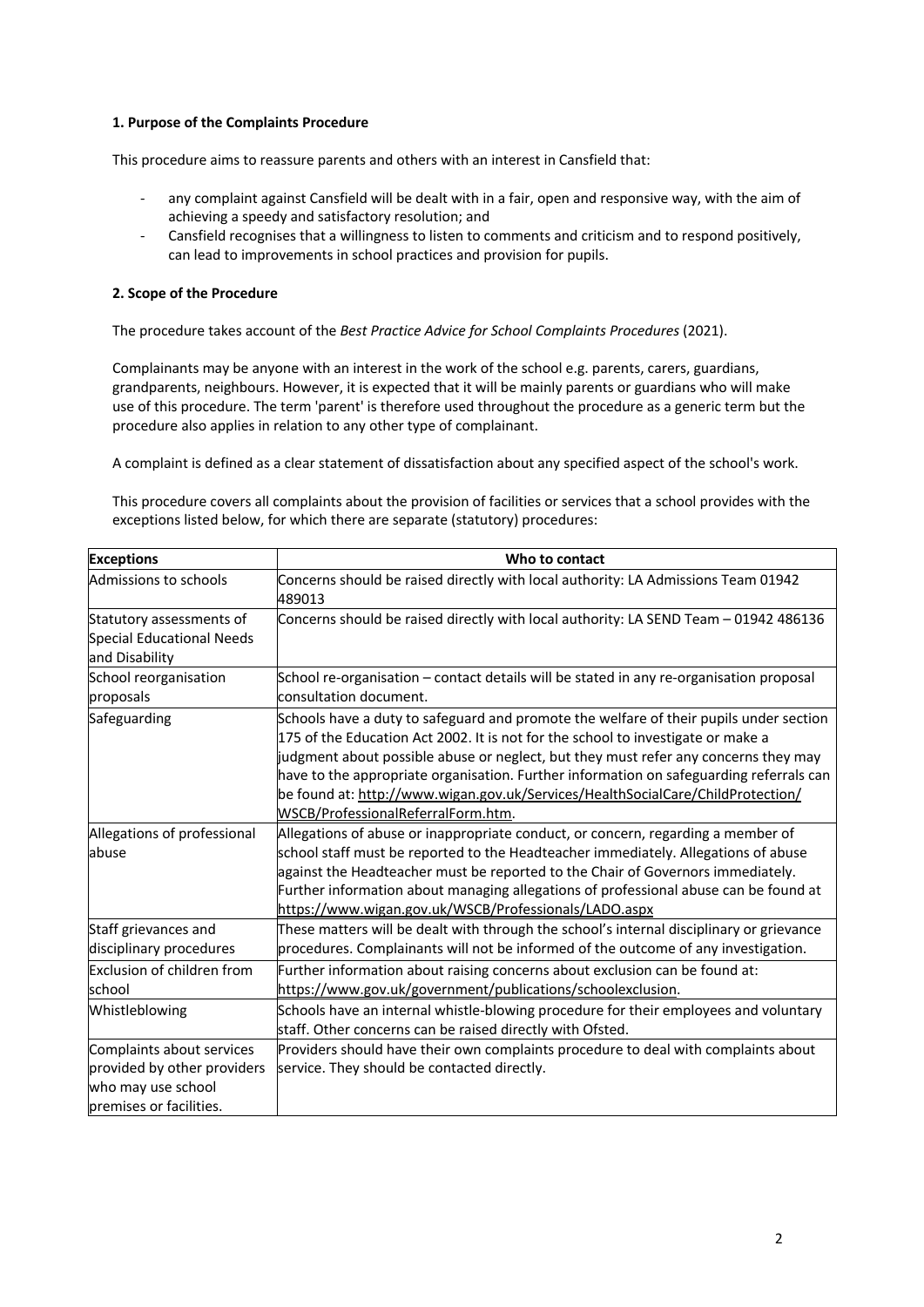# **3. General**

The complainant may request advice or guidance from Wigan Council's People Directorate: Children and Families on the application of these procedures. However, it is the responsibility of the school to investigate the complaint and make any decisions on the outcomes.

At a Governors' Complaints Panel meeting, minutes will be taken. To help prevent recurring complaints, copies of correspondence and notes will be kept on file in the school's records, but be held separate from individual pupil records.

If at any stage in the procedure it becomes apparent that the complaint falls outside the remit of these procedures, parents will be informed.

Complaints should be made as soon as possible after an incident arises and usually within three months, however, exceptions may be granted in extenuating circumstances.

Extensions to timelines will be at the discretion of the Chair of the Governing Body.

#### **4. Anonymous Complaints**

We will not normally investigate anonymous complaints. However, the Headteacher or Chair of Governors, if appropriate, will determine whether the complaint warrants an investigation.

#### **5. Serial or Persistent Complaints**

If the complainant contacts the school repeatedly about the same matter, then such communications may be viewed as 'serial' or 'persistent' and the school may choose not to respond. However, schools must not mark a complaint as 'serial' before the complainant has completed the procedure. The decision to stop responding should never be taken lightly. A school needs to be able to say yes to all of the following:

- The school has taken every reasonable step to address the complainant's needs;
- The complainant has been given a clear statement of the school's position and their options (if any); and
- The complainant is contacting the school repeatedly but making substantially the same points each time.

The case is stronger if the school agrees with one or more of these statements:

- The school has reason to believe the individual is contacting them with the intention of causing disruption or inconvenience
- Their letters / emails / telephone calls are often or always abusive or aggressive.
- They make insulting personal comments about or threats towards staff.

The application of a 'serial or persistent' marking should be against the subject or complaint itself rather than the complainant.

Where the Headteacher and / or Chair of Governors judges a complaint to be serial or persistent they should take appropriate action which may include rejecting the complaint and / or restricting contact between the complainant and the school.

The Headteacher or Chair of Governors, as appropriate, should write to the complainant and explain this decision and the reasons for it and what action will follow, if applicable.

Where a complainant seeks to reopen a matter which is the same as, or similar to, a matter previously considered under the procedure, the Headteacher or Chair of Governors has the right to inform him / her that the procedure has been exhausted and the matter is closed.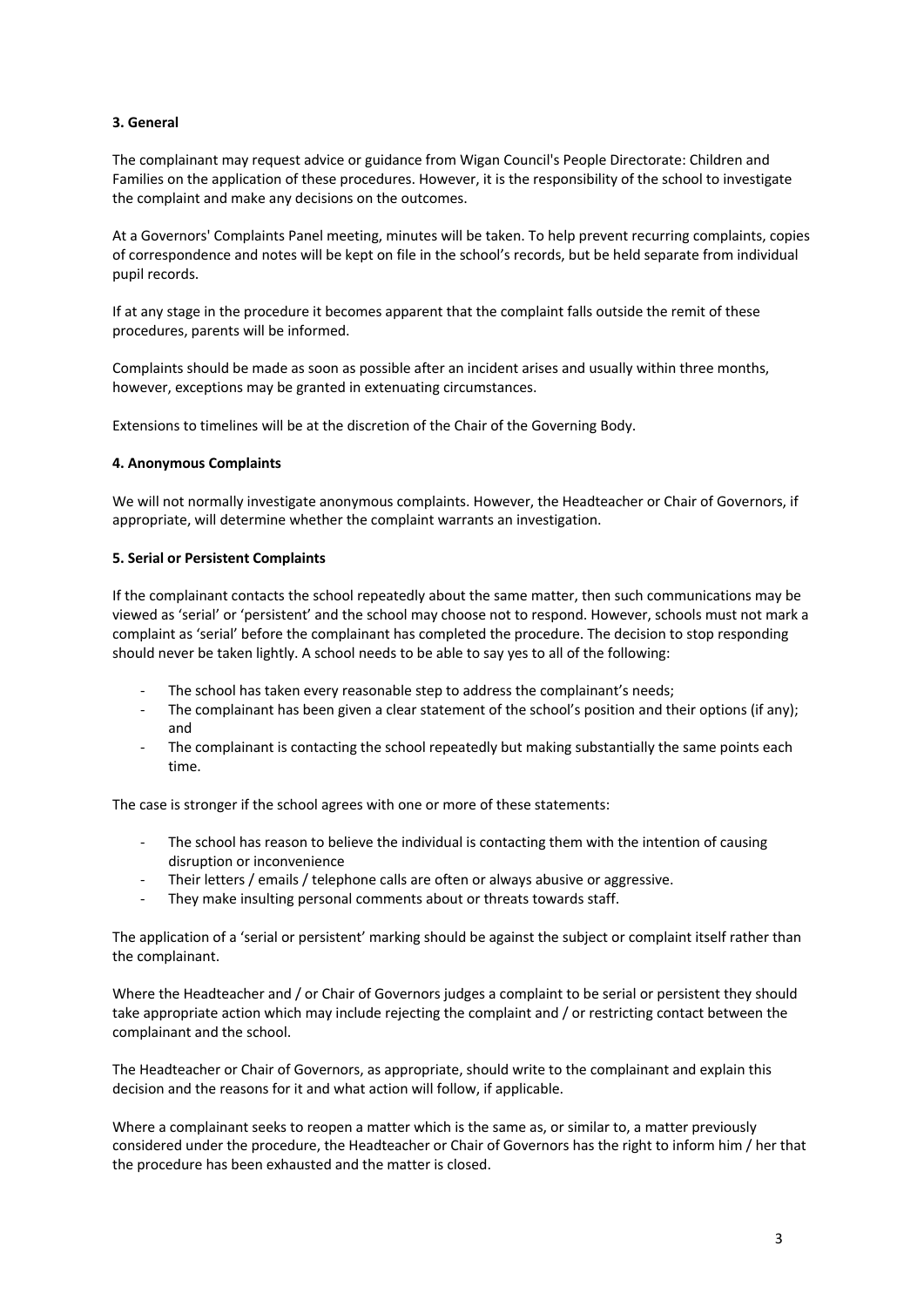The Department for Education does not itself use the term 'vexatious' when dealing with serial or persistent correspondents as it could potentially be inflammatory. However, it is a recognised term. In the context of Freedom of Information requests, 'vexatious' could be defined as the '…manifestly unjustified, inappropriate or improper use of a formal procedure.' An exemption therefore exists in Section 14(1) of the FOI Act. However, this exemption can only be applied to requests themselves, and not the individuals who submit them.

More information about dealing with vexatious requests for information is available on the Information Commissioner's Office (ICO) website.

#### **6. Banning from School Premises**

Schools are private places; the public has no automatic right of entry. If an individual's behaviour is a cause for concern, a school can ask him/her to leave school premises.

In serious cases, the Headteacher or the local authority can notify them in writing that their implied permission to be on school premises has been temporarily removed subject to a later review. If this decision is taken, schools are advised to always put it in writing and explain how the decision can be appealed. Schools should also give the individual the opportunity to formally express their views on the decision to ban in writing.

The decision should then be reviewed and either confirmed or lifted. If the decision is confirmed the individual should be notified in writing, explaining how long the ban will be in place.

Anyone wishing to complain about being banned can do so, by letter or email, to the Headteacher or Chair of Governors. However, complaints about banning cannot be escalated to the Department for Education. Once procedure has been completed, the only remaining avenue of appeal is through the Courts; independent legal advice must therefore be sought.

#### **7. Withdrawal of Complaints**

Complaints may be withdrawn at any stage by the complainant by giving notice in writing.

#### **8. Stage 1: Informal Stage**

On occasions, a parent may raise a concern directly with school staff without any formality. At this stage, it may be unclear whether the parent is making a complaint, seeking information or has misunderstood a situation. Regardless of this, we will aim to resolve the concern at this point in a speedy and effective way.

However, if the concern is not resolved immediately and the parent confirms they wish the matter to be dealt with as a complaint, the opportunity to discuss the matter with an appropriate member of staff will be given e.g. Headteacher, Head of Faculty, member of the pastoral team.

In the case of a complaint against the Headteacher, the complainant should, whenever possible, discuss their concerns with the Headteacher in the first instance. However, should the complainant be unable to do this, then they may proceed directly to Stage 2 of the procedure by writing to the Chair of Governors via the School Office, marking the letter 'Private and Confidential'.

If a parent raises a complaint with a governor then the governor should refer the complainant to the Headteacher or appropriate member of staff.

The member of staff will discuss the issue with the parent and those involved in school, with the aim of resolving the complaint as soon as possible. The parent will be informed in writing of the outcome of the investigation and what action, if any, the school proposes to take.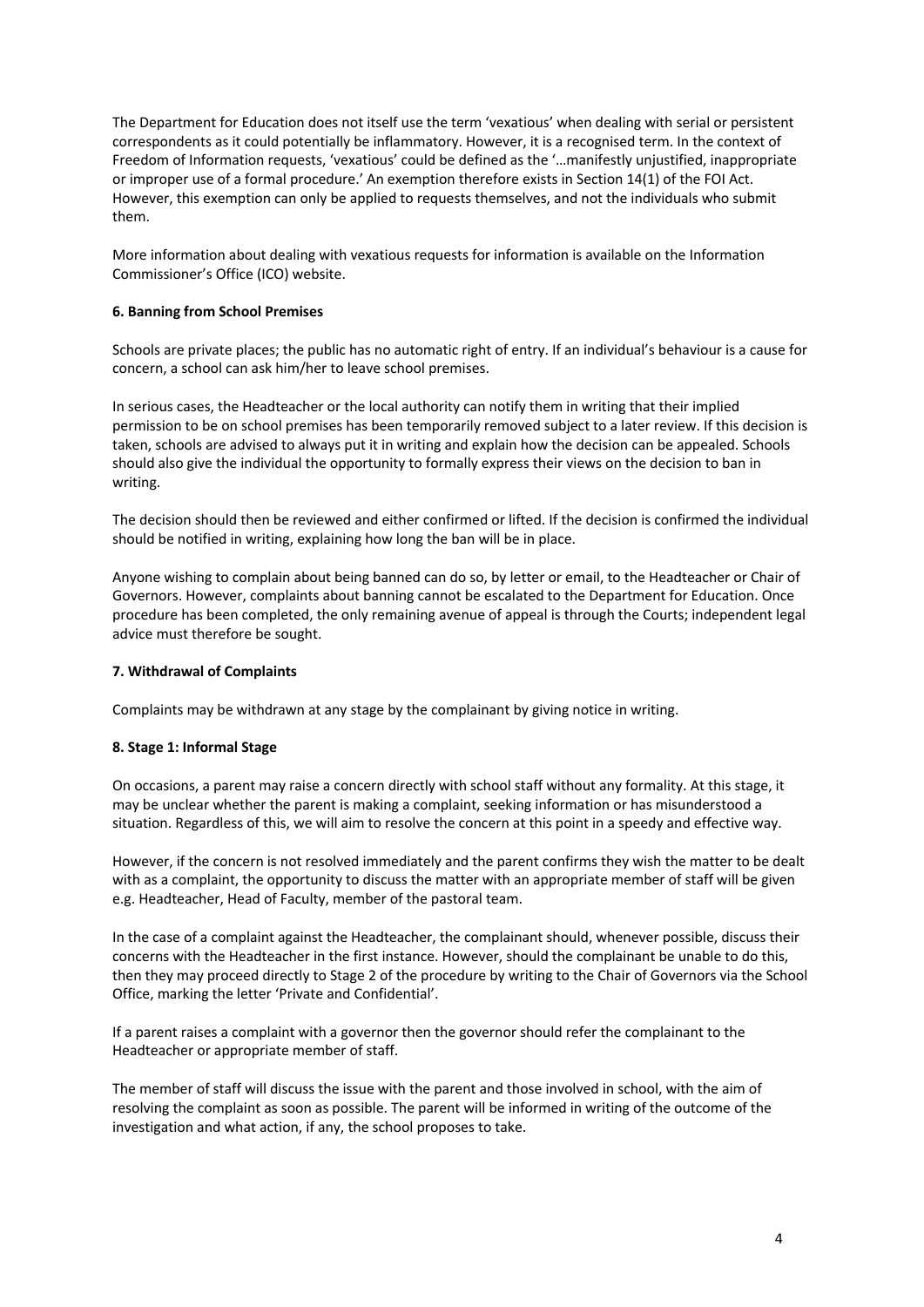It is anticipated that the majority of complaints will be resolved at this stage. However, if the informal process has been exhausted and no satisfactory solution has been found, the parent will be informed by the Headteacher of how to progress the matter to Stage 2 of the school's Complaints Procedure.

#### **9. Stage 2: Referral to the Chair of Governors or the Headteacher for Further Investigation**

If wishing to proceed with the complaint, the parent will be invited to put the complaint in writing to the Headteacher, via the School Office using the form attached at Appendix 4. The form should be submitted within ten school days of receiving the written response at Stage 1. A copy of the form should be retained by the parent.

Where the complaint has been addressed by the Headteacher at Stage 1, Stage 2 will be undertaken by the Chair of Governors. Where another staff member has addressed the complaint at Stage 1, this stage will be heard by the Headteacher.

The Chair of Governors or Headteacher will acknowledge the written complaint within five school days of receipt and provide an opportunity to meet the parent to discuss the complaint within the following ten school days.

Following discussion with the parent, the Chair of Governors or Headteacher will investigate the complaint and a written response will whenever possible be made within fifteen school days of the meeting. Where the parent refuses the offer of such a meeting the Chair of Governors or Headteacher will inform the parent of the outcome of their investigation within fifteen school days of receipt of the written complaint. If this is not possible, a letter will be sent explaining the reason for the delay and providing a revised date by which they will respond.

The written response will include full reasons for the conclusions reached by the Chair of Governors or Headteacher and what action, if any, the school proposes to take to resolve the matter. The written response will also inform the parent how to progress the matter to Stage 3 of the school's Complaints Procedure if they believe that the matter has not been adequately resolved at Stage 2.

#### **10. Stage 3: Review by the Governors' Complaints Panel**

If the parent remains dissatisfied, they will be advised that, in order to progress the complaint further to Stage 3, they must notify the Clerk to the Governing Body in writing within ten school days of receipt of the written response at Stage 2, enclosing a copy of the original complaint form.

Except in exceptional circumstances, should the parent not inform the Clerk to the Governing Body of their intention to proceed to Stage 3 within ten school days of receipt of the written response at Stage 2, the complaint will be considered closed.

Complaints only rarely reach Stage 3. However, when the need arises, the Governors' Complaints Panel will consider complaints at this stage. (See Appendix 2)

A written acknowledgement of the complaint and the request for it to be heard at Stage 3 of the procedure will be sent to the parent by the Clerk to the Governors within five school days.

The letter will inform the parent that the complaint will be heard by the Governors' Complaints Panel (GCP) within twenty school days of receiving the complaint. Any request, by either party, to extend this time limit must be put in writing to the Clerk to the Governing Body. The letter will also inform the parent of the right to submit any further documents other than the complaint form and that these must be made available to the Clerk within five school days of receipt of the acknowledgement letter. The right of the parent to be accompanied by a companion of their choice and the right to call witnesses to the meeting, subject to the approval of the Chair of the GCP, will also be explained in the letter. The Clerk to the Governing Body should be informed of the names of any witnesses being called and their relevance to the complaint.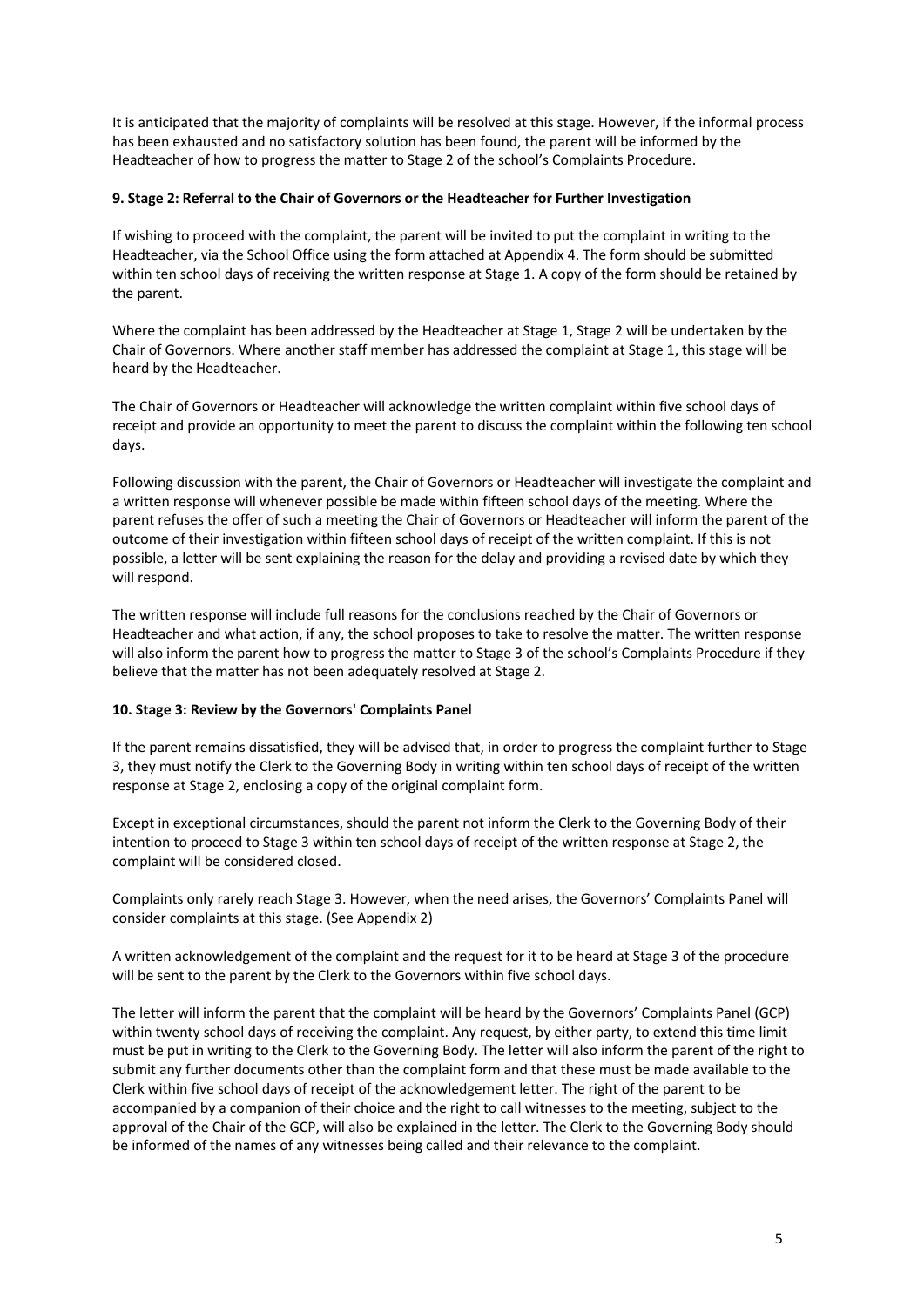The Clerk to the Governing Body will send a copy of the letter of acknowledgement to the complaint to the Chair of Governors and/or Headteacher and will request that a copy of the written response made at Stage 2, and any other documents for consideration at the hearing be submitted within five school days of receipt of the letter. The right to call witnesses to the meeting, subject to the approval of the Chair of the GCP, will also be explained in the letter. The Clerk to the Governing Body should be informed of the names of any witnesses being called and their relevance to the complaint.

The Clerk to the Governing Body will then convene a GCP meeting, having consulted with all parties on convenient times. The date, time and venue for the meeting will then be confirmed at least ten school days in advance.

All relevant documents provided by both parties will be forwarded by the Clerk of the GCP to: the parent; the Chair of Governors and / or Headteacher; and each panel member. These will be provided as soon as possible and, in any event, at least five school days prior to the meeting. The meeting will be held following the procedures for hearing a complaint detailed in Appendix 2 and 3.

Failure by the parent to attend the hearing without reasonable cause could result in the hearing going ahead and a decision being made in their absence. The decision to proceed with the hearing without the presence of the parent will be at the discretion of the GCP.

The parent has the right to request that their complaint is heard by an independent panel if they believe there is likely to be bias in the proceedings. Governing Bodies should consider the request but the final decision is theirs.

A written decision will be sent to the parent and the Chair of Governors and / or Headteacher by the Chair of the GCP within ten school days of the hearing. The letter will give details of the decision of the GCP and confirm that the decision of the panel is final.

If the Complaints Procedure has been exhausted and the complainant remains dissatisfied, they have the right to refer their complaint to the Secretary of State. The Secretary of State has a duty to consider all complaints raised however will only act where the Governing Body has acted unlawfully or unreasonably and where it is expedient or practical to do so.

The Secretary of State's powers, in respect of Local Authority maintained schools in England, are delegated to the Schools Complaints Unit (SCU). The SCU will examine if the complaint policy and any other relevant statutory policies were followed in accordance with the provisions they set out. The SCU also examines policies to determine if they adhere to education legislation. However, the SCU will not normally re-investigate the substance of the complaint. This remains the responsibility of schools.

The SCU will not overturn a school's decision about a complaint except in exceptional circumstances where it is clear that the school has acted unlawfully or unreasonably. If the SCU finds that the school has not handled a complaint in accordance with its procedure, the school may be required to re-consider the complaint.

The Local Authority has no role in reviewing the application by the school of its Complaints Procedure or in investigating the outcome of complaints (other than those detailed in section 2).

#### **11. Complaints Concerning a Governor**

In the case of a complaint made against a governor, the Chair of Governors will investigate the matter and then decide on any appropriate action. Where appropriate this could include making a recommendation to the Governing Body about possible suspension. Where the complaint is against the Chair of Governors, the Vice-Chair will undertake the investigation and reach a decision. The Chair or Vice-Chair will write to the complainant giving details of their decision within fifteen school days of receipt of the complaint.

The complainant can appeal against the decision of the Chair or Vice-Chair within a maximum of ten school days of receipt of the decision letter. The Governing Body can either delegate the appeal to the complaints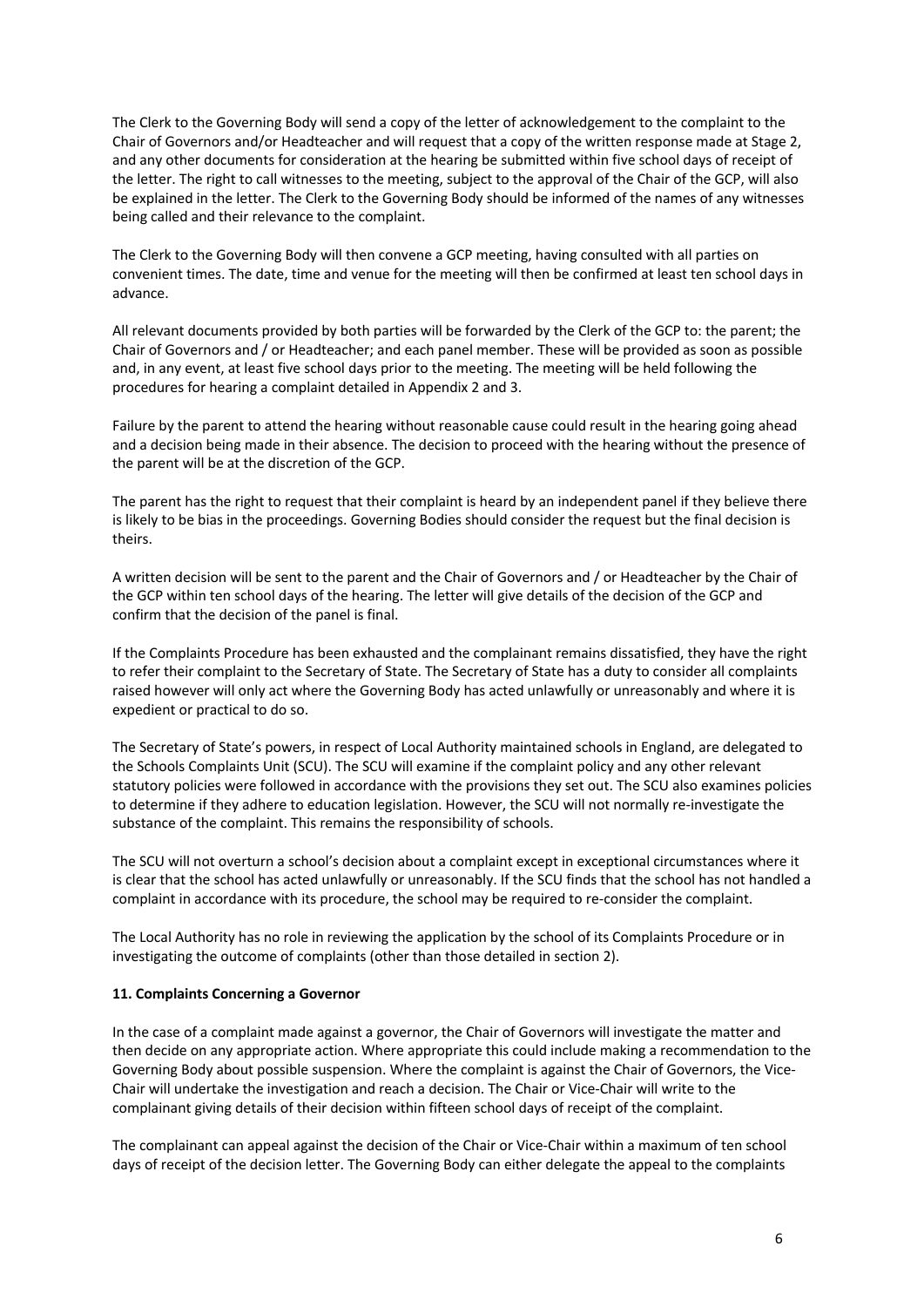committee, or may, where they think it appropriate, appoint three other governors to form a complaints panel to investigate and make a recommendation by majority decision to the Governing Body.

Where it is not possible to appoint three governors with no prior involvement of the case School Governance (Collaboration) (England) Regulations 2003 may be utilised to enable the Governing Body to arrange for this function to be discharged jointly with other schools.

# **12. Appendix 1: Policy for Unreasonable Complainants**

Cansfield High School is committed to dealing with all complaints fairly and impartially, and to providing a high-quality service to those who complain. We will not normally limit the contact complainants have with the school. However, we do not expect our staff to tolerate unacceptable behaviour and will take action to protect staff from that behaviour, including that which is abusive, offensive or threatening.

Cansfield High School defines unreasonable complainants as 'those who, because of the frequency or nature of their contacts with the school, hinder our consideration of their or other people's complaints'.

A complaint may be regarded as unreasonable when the person making the complaint:

- refuses to articulate their complaint or specify the grounds of a complaint or the outcomes sought by raising the complaint, despite offers of assistance;
- refuses to cooperate with the complaints investigation process while still wishing their complaint to be resolved;
- refuses to accept that certain issues are not within the scope of the school's Complaints Procedure;
- insists on the complaint being dealt with in ways which are incompatible with the adopted Complaints Procedure or with good practice;
- introduces trivial or irrelevant information which the complainant expects to be taken into account and commented on, or raises large numbers of detailed but unimportant questions, and insists they are fully answered, often immediately and to their own timescales;
- makes unjustified complaints about staff who are trying to deal with the issues, and seeks to have them replaced;
- changes the basis of the complaint as the investigation proceeds;
- repeatedly makes the same complaint (despite previous investigations or responses concluding that the complaint is groundless or has been addressed);
- refuses to accept the findings of the investigation into that complaint where the school's Complaints Procedure has been fully and properly implemented and completed including referral to the Department for Education;
- seeks an unrealistic outcome;
- makes excessive demands on school time by frequent, lengthy, complicated and stressful contact with staff regarding the complaint in person, in writing, by email and by telephone while the complaint is being dealt with.

A complaint may also be considered unreasonable if the person making the complaint does so either face-toface, by telephone or in writing or electronically:

- maliciously;
- aggressively;
- using threats, intimidation or violence;
- using abusive, offensive or discriminatory language;
- knowing it to be false:
- using falsified information;
- publishing unacceptable information in a variety of media such as in social media websites and newspapers.

Complainants should limit the numbers of communications with a school while a complaint is being progressed. It is not helpful if repeated correspondence is sent (either by letter, phone, email or text) as it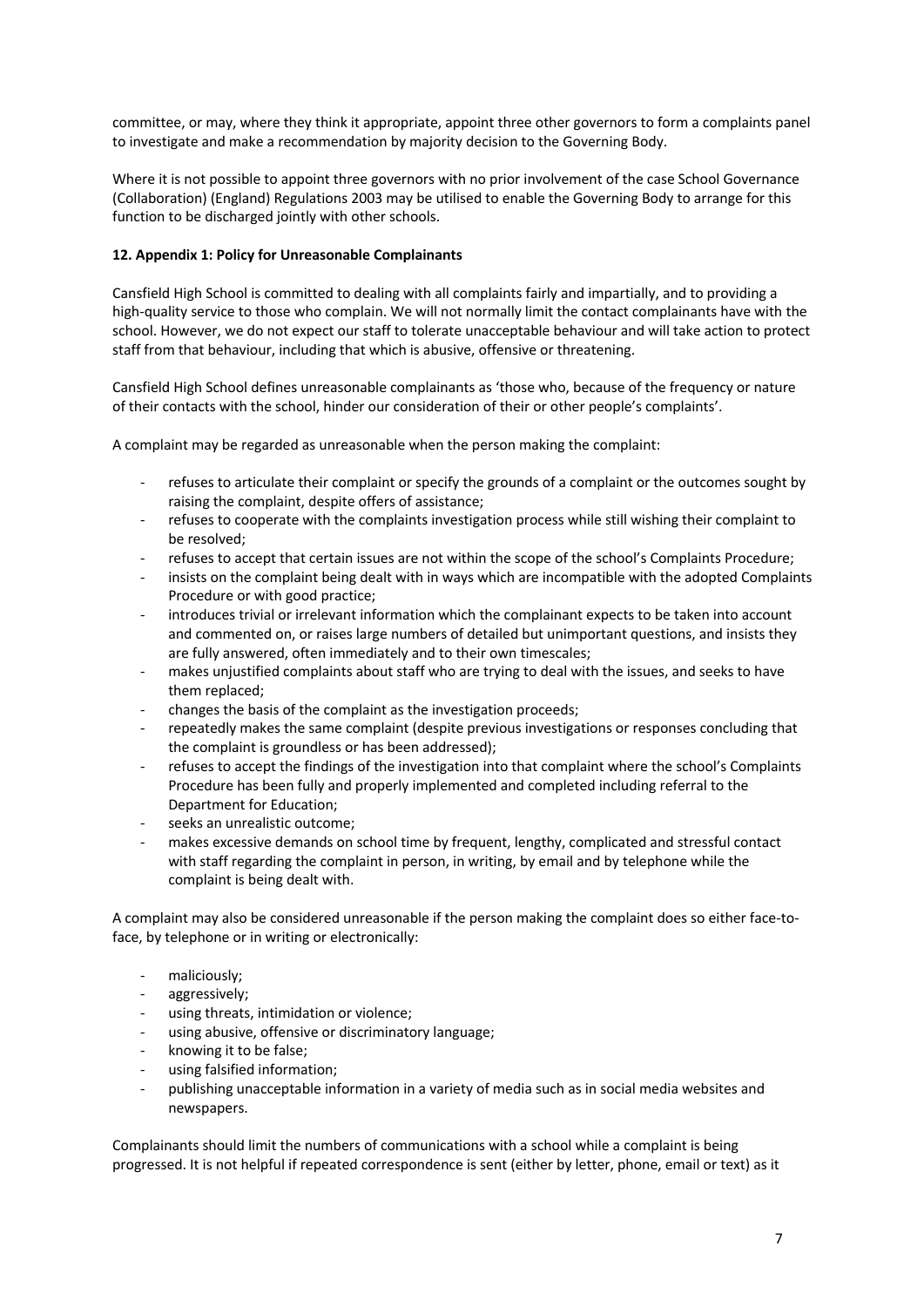could delay the outcome being reached. Whenever possible, the Headteacher or Chair of Governors will discuss any concerns with the complainant informally before applying an 'unreasonable' marking.

If the behaviour continues the Headteacher will write to the complainant explaining that their behaviour is unreasonable and asking them to change it. For complainants who excessively contact Cansfield High School causing a significant level of disruption, we may specify methods of communication and limit the number of contacts in a communication plan. This will usually be reviewed after 6 months.

In response to any serious incident of aggression or violence, the concerns and actions taken will be put in writing immediately and the police informed. This may include banning an individual from Cansfield High School*.*

# **13. Appendix 2: Governors' Complaints Panel**

#### **13.1 Role**

The panel has the power to make decisions on behalf of the Governing Body and may:

- dismiss the complaint in whole or in part;
- uphold the complaint in whole or in part;
- decide on the appropriate action to be taken to resolve the complaint if the complaint is upheld;
- where appropriate recommend, to the next meeting of the full Governing Body, changes to the school's systems or procedures to ensure that problems of a similar nature do not recur.

#### **13.2 Membership**

A pool of governors will be named for this purpose from which three governors will be appointed. Where it is not possible to appoint three governors with no prior involvement of the case the Governing Body may choose to utilise School Governance (Collaboration) (England) Regulations 2003 to arrange for this function to be discharged jointly or wholly by governors from other schools. No member of the General Complaints Panel should have had prior involvement with the complaint or complainant. The Chair of the General Complaints Panel will be agreed prior to the meeting.

The Headteacher will not be a member of the General Complaints Panel. If the Chair of the Governing Body has been involved at an earlier stage in the procedure they also should not be a member of the General Complaints Panel. Their role would be to attend the panel hearing to give evidence of what had been done to address the complaint in earlier stages.

#### **14. Appendix 3: Governors' Complaints Panel Procedures for Hearing a Complaint at Stage 3**

#### **14.1 Introduction**

The aim of the meeting is to resolve the complaint and achieve a satisfactory outcome for the parent and the school. The Chair of the GCP will ensure that the meeting is properly managed and minuted. Although the meeting will follow the structured order below, the Chair will endeavour to ensure that the proceedings are as informal as possible and that all parties are put at their ease, given potential sensitivities and anxieties. If new information or witnesses are introduced at the meeting which had not previously been notified to all parties, the panel may adjourn the meeting so that everyone has time to consider and respond to the new information

#### Order of Meeting

- 1. The Chair welcomes the parent and their companion, and the Headteacher and Chair of Governors to the meeting and introduces the GCP.
- 2. The Chair explains the purpose of the meeting, the procedure, and asks for confirmation that all written evidence has been made available to all parties.
- 3. The parent (or his / her companion) will outline his / her complaint and explain why they are dissatisfied with the school's response to date. The parent may call any witnesses in support of their complaint who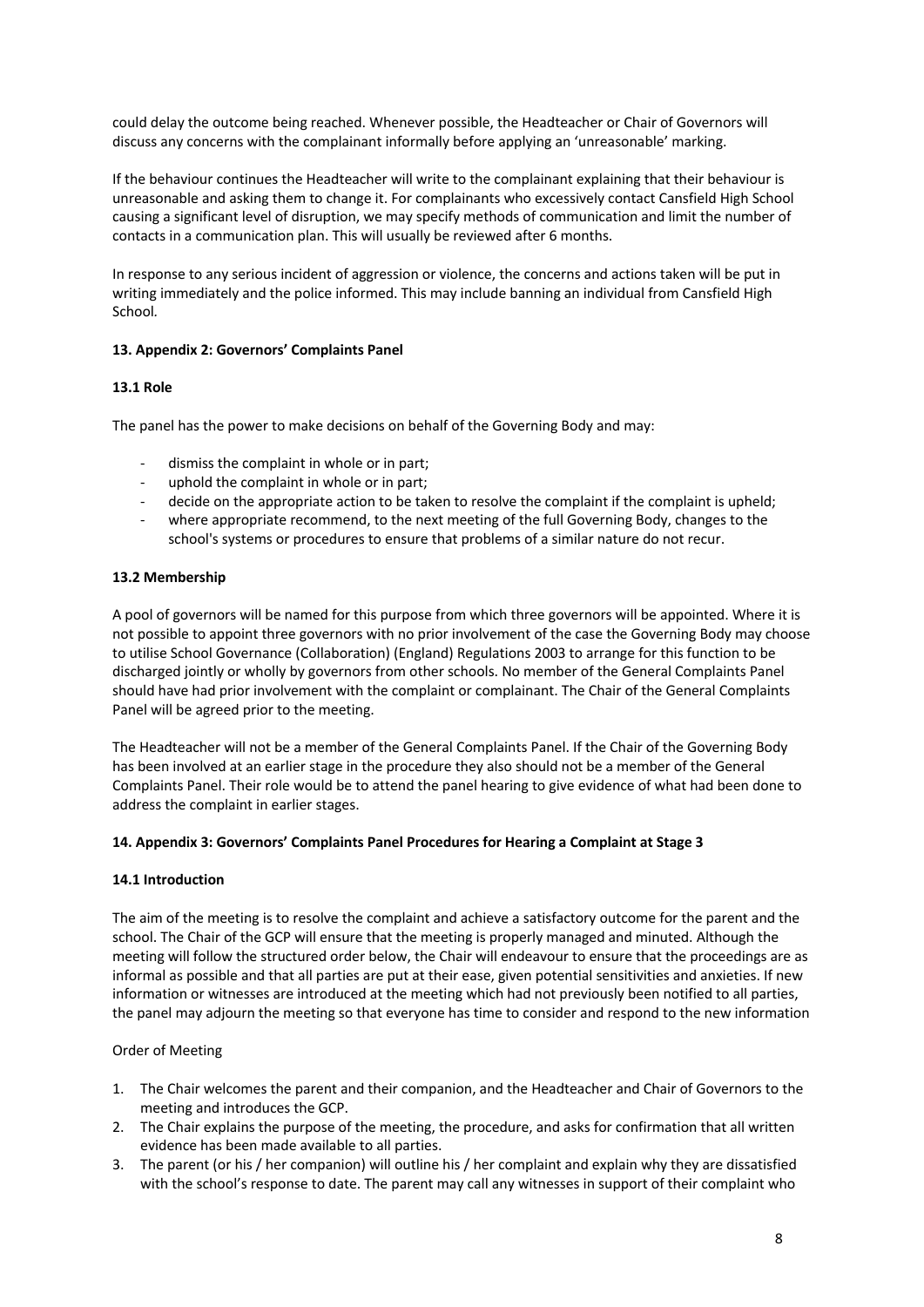will attend the meeting only for the time that they are providing information. Witnesses may be questioned by all parties.

- 4. The GCP and Headteacher / Chair of Governors will have the opportunity to ask questions of the parent.
- 5. The Headteacher and / or the Chair of Governors will explain their involvement in the complaint and the reasons for their decisions at Stages 1 and 2. The Headteacher and / or Chair of Governors may call any witnesses who will attend the meeting only for the time that they are providing information. Witnesses may be questioned by all parties.
- 6. The governors and parent will have the opportunity to ask questions of the Headteacher / Chair of Governors.
- 7. The Headteacher / Chair of Governors then the parent will be given the opportunity to sum up their statements. No new information may be introduced at this stage.
- 8. In exceptional circumstances the panel may decide at any stage to adjourn the hearing pending further investigation.
- 9. Both parties will leave the meeting and the panel will then consider the information that has been presented. The Clerk will remain for this part of the meeting in order to clarify anything if necessary, but the governors' deliberations will not be minuted.
- 10. The GCP will consider the complaint and must reach a majority decision. The GCP will also decide what action (if any) to take to resolve the complaint and, if appropriate, recommend to the full Governing Body changes to ensure similar complaints are not made in future.
- 11. When a decision has been made, the Chair first recalls the parent, then the Headteacher / Chair of Governors and each is informed of the outcome and any recommended action to be taken.
- 12. The Clerk will confirm all outcomes in writing to both parties.